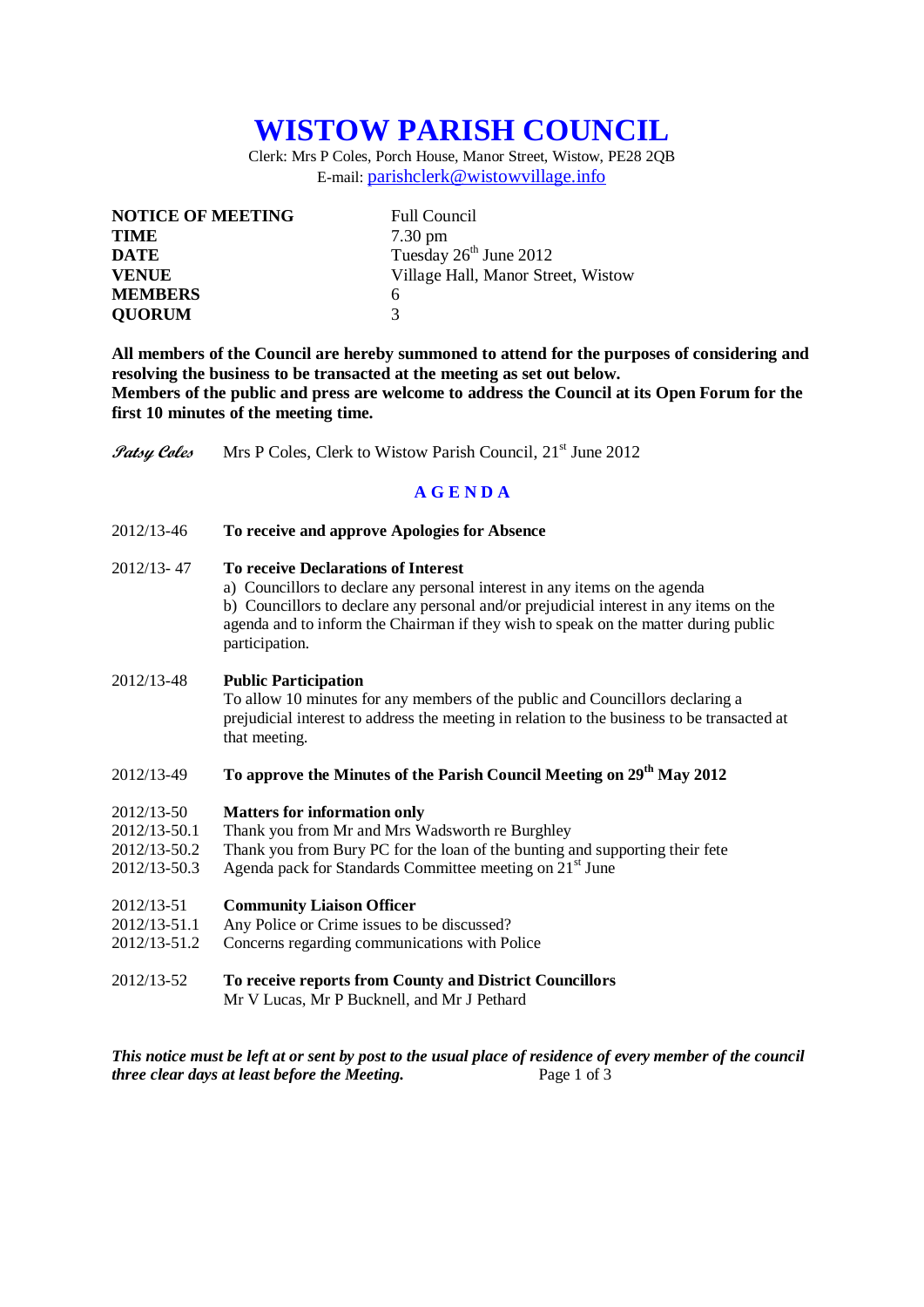Page 2

| 2012/13-53                                                 | <b>Finance</b><br>a) to approve the Financial Statement<br>b) to approve payment of outstanding amounts :<br>Mrs P Coles - June salary (rates as per minute no. 8e<br>of the meeting dated the $15/12/09$ now paid quarterly<br>£235.18<br>Quarterly salary to be paid cheque for £783.97<br>to be raised to include April, May, June salary plus D Tonks fee of £16.20<br>Expenses for jubilee etc<br>£ 77.48.<br>c) review cash flow and resolve anticipated issues<br>d) Signatories - now updated. Information from CAPALC regarding regulations re<br>cheque signatories. |
|------------------------------------------------------------|--------------------------------------------------------------------------------------------------------------------------------------------------------------------------------------------------------------------------------------------------------------------------------------------------------------------------------------------------------------------------------------------------------------------------------------------------------------------------------------------------------------------------------------------------------------------------------|
| 2012/13-54<br>2012/13-54.1                                 | Correspondence<br>Concern from residents of St John's Place regarding parking issues and the number of<br>vehicles in the close.                                                                                                                                                                                                                                                                                                                                                                                                                                               |
| 2012/13-55<br>2012/13-55.1<br>2012/12-55.2<br>2012/13.55.3 | To consider any Planning Applications received<br>1200776FUL Change of use to B2/B8 use, 4 Upwood Air Park, Ramsey Road, Bury<br>1200928FUL Replacement of conservatory with garden room. Reconfigure adjacent<br>roofs and rebuild existing boundary wall. Chestnuts Farm, Church Street, Wistow<br>Discussion on exchange of views on planning issues by email.                                                                                                                                                                                                              |
| 2012/13-56<br>2012/13-56.1<br>2012/13-56.2                 | <b>Playground Maintenance</b><br>Update on aerial runway maintenance<br>Update on football issues and grant information                                                                                                                                                                                                                                                                                                                                                                                                                                                        |
| 2012/13-57<br>2012/13-57.1                                 | <b>Town and Parish Charter Meeting/Localism Issues</b><br>Update on Charter meeting                                                                                                                                                                                                                                                                                                                                                                                                                                                                                            |
| 2012/13-58<br>2012/13-58.1                                 | <b>Jubilee Celebrations</b><br>Any issues resulting from celebrations                                                                                                                                                                                                                                                                                                                                                                                                                                                                                                          |
| 2012/13-59<br>20/12/13-59.1                                | <b>Huntingdonshire Local Plan to 2036</b><br>Update and response to consultation                                                                                                                                                                                                                                                                                                                                                                                                                                                                                               |
| 2012/13-60<br>2012/13-60.1<br>2012/13-60.1                 | <b>Feedback from Open Meeting</b><br>All items have now been addressed, Mr Lucas has been contacted regarding standard<br>of work on pothole repairs.<br>Response re above and discussion on Highway Warden                                                                                                                                                                                                                                                                                                                                                                    |
| 2012/13-61<br>2012/13-61.1                                 | Parish Plan Working Parties Feedback and Updates<br>At the AGM some changes were made to this item to bring it up to date and in line with<br>the Parish Plan review now being undertaken. Other items will now be covered in the agenda                                                                                                                                                                                                                                                                                                                                       |
|                                                            | a-Litter<br>Mr McInnes<br>b- Countryside<br>Mr Carter<br>c- Village Hall<br>Mrs Booth<br>d - Parish Plan Review - Dr Farrar/Mr Bucknell/Ms Robinson/Mr Carter                                                                                                                                                                                                                                                                                                                                                                                                                  |
|                                                            |                                                                                                                                                                                                                                                                                                                                                                                                                                                                                                                                                                                |

# 2012/13-62 **Items for the Wistow Warbler and Wistow Web site**. To inform Mr Williams and Dr Farrar of relevant articles and to discuss any communication issues.

*This notice must be left at or sent by post to the usual place of residence of every member of the council three clear days at least before the Meeting.* Page 2 of 3